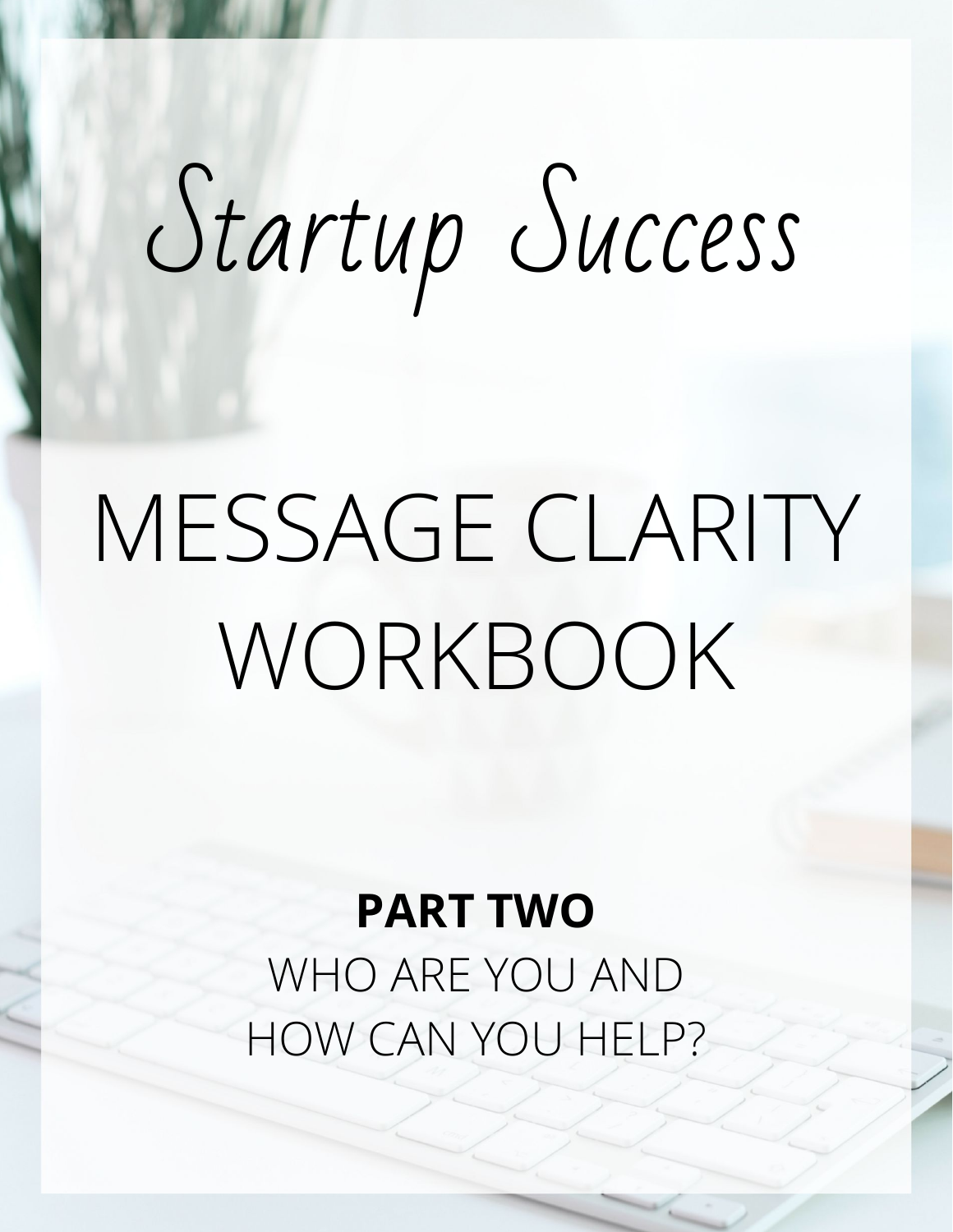## Startup Success

MODULE 1 // Creating a Clear & Compelling Message

### Message Clarity Part 2

1. What past experiences have you gone through that allow you to empathize with your audience?

\_\_\_\_\_\_\_\_\_\_\_\_\_\_\_\_\_\_\_\_\_\_\_\_\_\_\_\_\_\_\_\_\_\_\_\_\_\_\_\_\_\_\_\_\_\_\_\_\_\_\_\_\_

 $-$  . The set of the set of the set of the set of the set of the set of the set of the set of the set of the set of the set of the set of the set of the set of the set of the set of the set of the set of the set of the se

 $\frac{1}{2}$  ,  $\frac{1}{2}$  ,  $\frac{1}{2}$  ,  $\frac{1}{2}$  ,  $\frac{1}{2}$  ,  $\frac{1}{2}$  ,  $\frac{1}{2}$  ,  $\frac{1}{2}$  ,  $\frac{1}{2}$  ,  $\frac{1}{2}$  ,  $\frac{1}{2}$  ,  $\frac{1}{2}$  ,  $\frac{1}{2}$  ,  $\frac{1}{2}$  ,  $\frac{1}{2}$  ,  $\frac{1}{2}$  ,  $\frac{1}{2}$  ,  $\frac{1}{2}$  ,  $\frac{1$ 

 $\frac{1}{2} \left( \frac{1}{2} \left( \frac{1}{2} \right) \frac{1}{2} \left( \frac{1}{2} \right) \right) - \frac{1}{2} \left( \frac{1}{2} \left( \frac{1}{2} \right) \frac{1}{2} \right) - \frac{1}{2} \left( \frac{1}{2} \left( \frac{1}{2} \right) \frac{1}{2} \right) - \frac{1}{2} \left( \frac{1}{2} \left( \frac{1}{2} \right) \frac{1}{2} \right) - \frac{1}{2} \left( \frac{1}{2} \left( \frac{1}{2} \right) \frac{1}{2} \right) - \frac$ 

 $\frac{1}{2} \left( \frac{1}{2} \right)^2 \left( \frac{1}{2} \right)^2 \left( \frac{1}{2} \right)^2 \left( \frac{1}{2} \right)^2 \left( \frac{1}{2} \right)^2 \left( \frac{1}{2} \right)^2 \left( \frac{1}{2} \right)^2 \left( \frac{1}{2} \right)^2 \left( \frac{1}{2} \right)^2 \left( \frac{1}{2} \right)^2 \left( \frac{1}{2} \right)^2 \left( \frac{1}{2} \right)^2 \left( \frac{1}{2} \right)^2 \left( \frac{1}{2} \right)^2 \left( \frac{1}{2} \right)^2 \left($ 

 $\frac{1}{2} \sum_{i=1}^n \frac{1}{2} \sum_{i=1}^n \frac{1}{2} \sum_{i=1}^n \frac{1}{2} \sum_{i=1}^n \frac{1}{2} \sum_{i=1}^n \frac{1}{2} \sum_{i=1}^n \frac{1}{2} \sum_{i=1}^n \frac{1}{2} \sum_{i=1}^n \frac{1}{2} \sum_{i=1}^n \frac{1}{2} \sum_{i=1}^n \frac{1}{2} \sum_{i=1}^n \frac{1}{2} \sum_{i=1}^n \frac{1}{2} \sum_{i=1}^n \frac{1}{2} \sum_{i=$ 

 $\mathcal{L} \circ \mathcal{L} \circ \mathcal{L} \circ \mathcal{L} \circ \mathcal{L} \circ \mathcal{L} \circ \mathcal{L} \circ \mathcal{L} \circ \mathcal{L} \circ \mathcal{L} \circ \mathcal{L} \circ \mathcal{L} \circ \mathcal{L} \circ \mathcal{L} \circ \mathcal{L} \circ \mathcal{L} \circ \mathcal{L} \circ \mathcal{L} \circ \mathcal{L} \circ \mathcal{L} \circ \mathcal{L} \circ \mathcal{L} \circ \mathcal{L} \circ \mathcal{L} \circ \mathcal{L} \circ \mathcal{L} \circ \mathcal{L} \circ \mathcal{$ 

 $\frac{1}{2}$  ,  $\frac{1}{2}$  ,  $\frac{1}{2}$  ,  $\frac{1}{2}$  ,  $\frac{1}{2}$  ,  $\frac{1}{2}$  ,  $\frac{1}{2}$  ,  $\frac{1}{2}$  ,  $\frac{1}{2}$  ,  $\frac{1}{2}$  ,  $\frac{1}{2}$ 

 $\sim$  of a  $\sim$  of  $\sim$  of  $\sim$   $\sim$   $\sim$ 

2. Complete the following statements: I know how you FEEL because... *(something you went through)*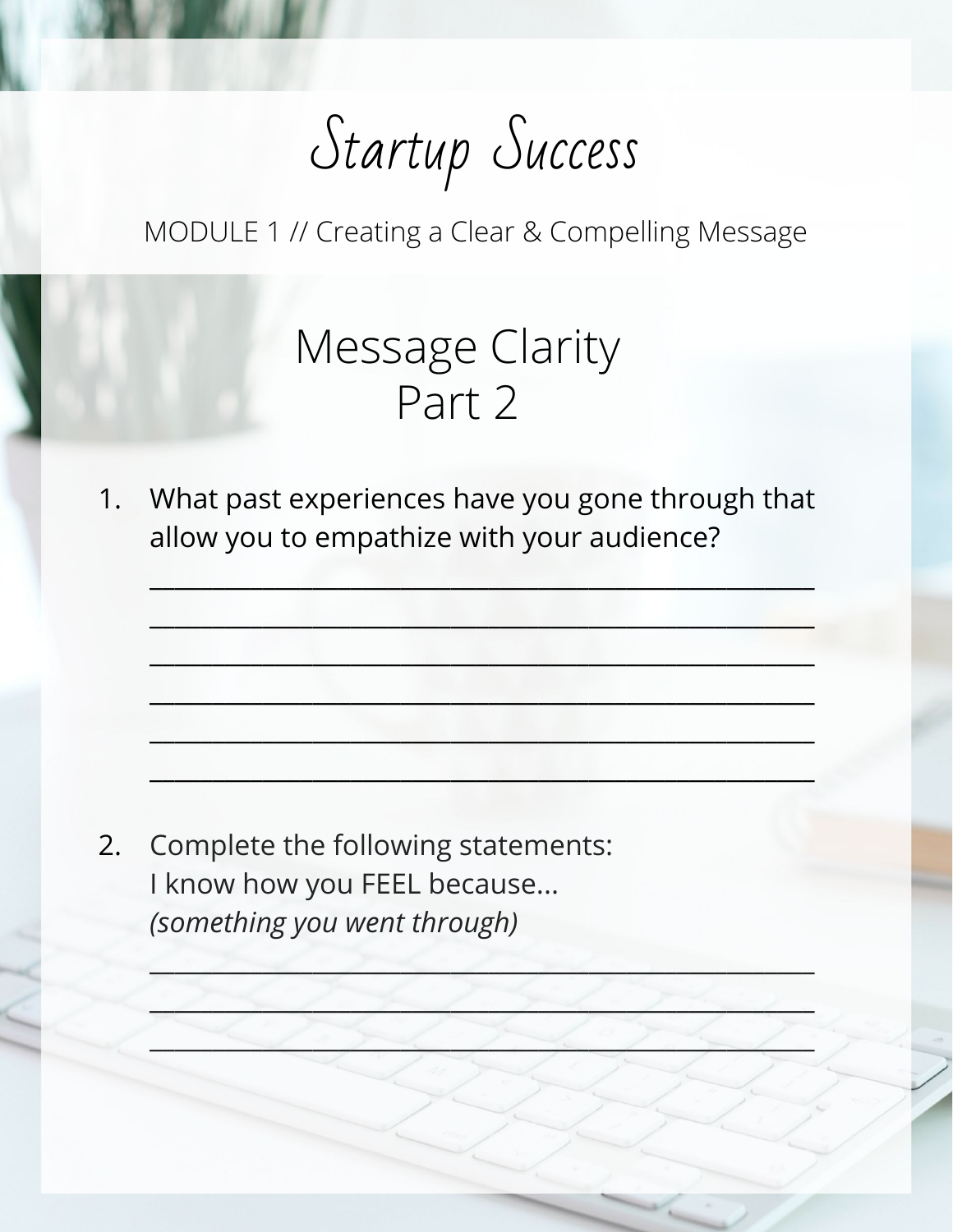Startup Success

MODULE 1 // Creating a Clear & Compelling Message

Lalso FELT... (how they're feeling)

And what I FOUND was... (a "truth principle" that you discovered, which guided you towards finding solutions)

Do you have any formal credentials?  $3.$ 

4. Do you have testimonials from previous clients?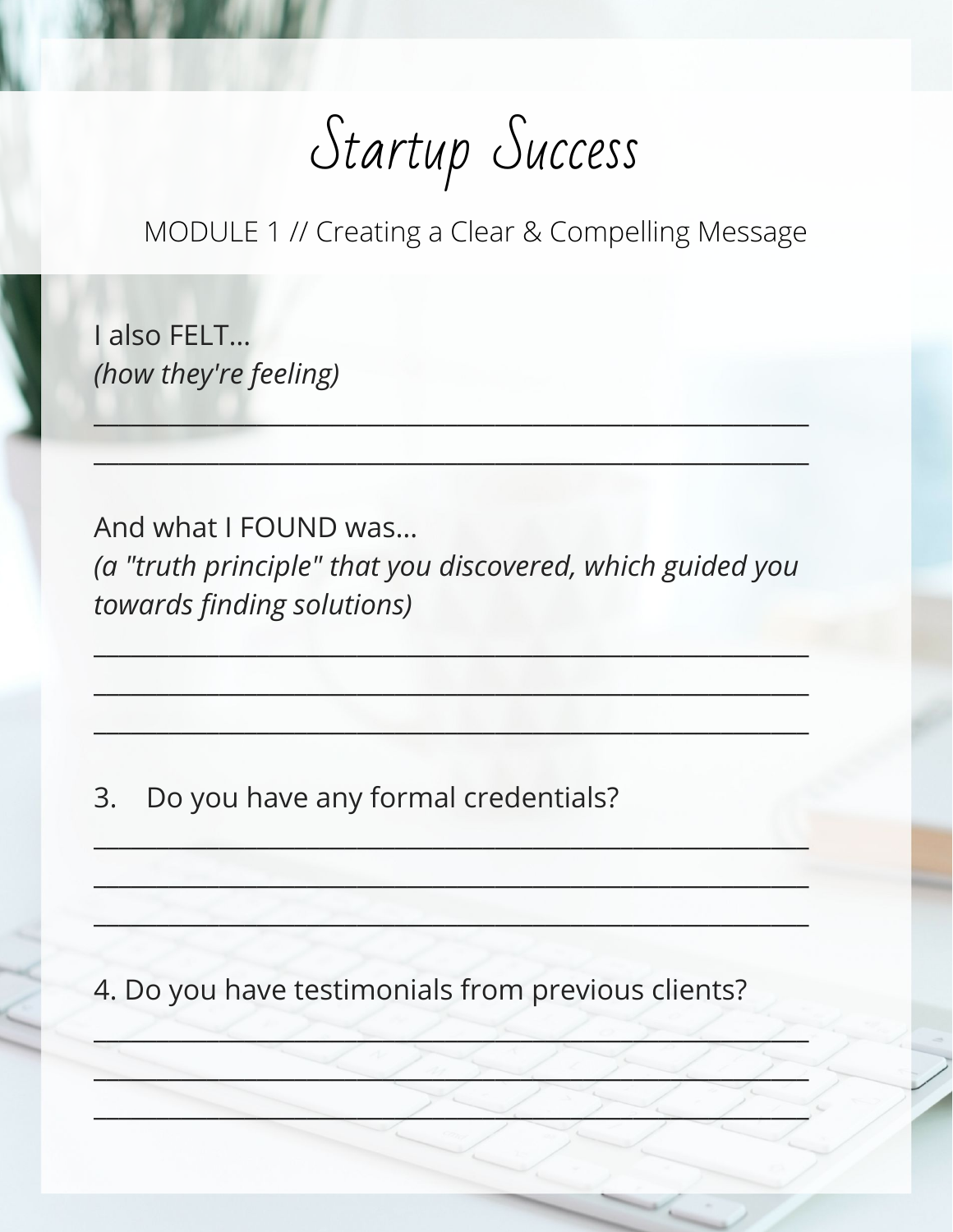Startup Success

MODULE 1 // Creating a Clear & Compelling Message

5. What's your **plan** for your audience to achieve their biggest desire?

Create two plans:

a) **Getting Started Plan** *Example: 1. Join my newsletter 2. Receive \_\_\_\_\_\_\_\_\_ in your inbox every week 3. Live a \_\_\_\_\_\_ and \_\_\_\_\_\_\_\_\_ life.*

#### b) **Big Picture Plan**

Example:

- *1. Schedule a free consultation*
- *2. Create/discover/learn a plan to \_\_\_\_\_\_\_\_\_\_*
- 3. Get weekly/daily/monthly
- *4. Finally find/achieve \_\_\_\_\_\_\_\_\_.*